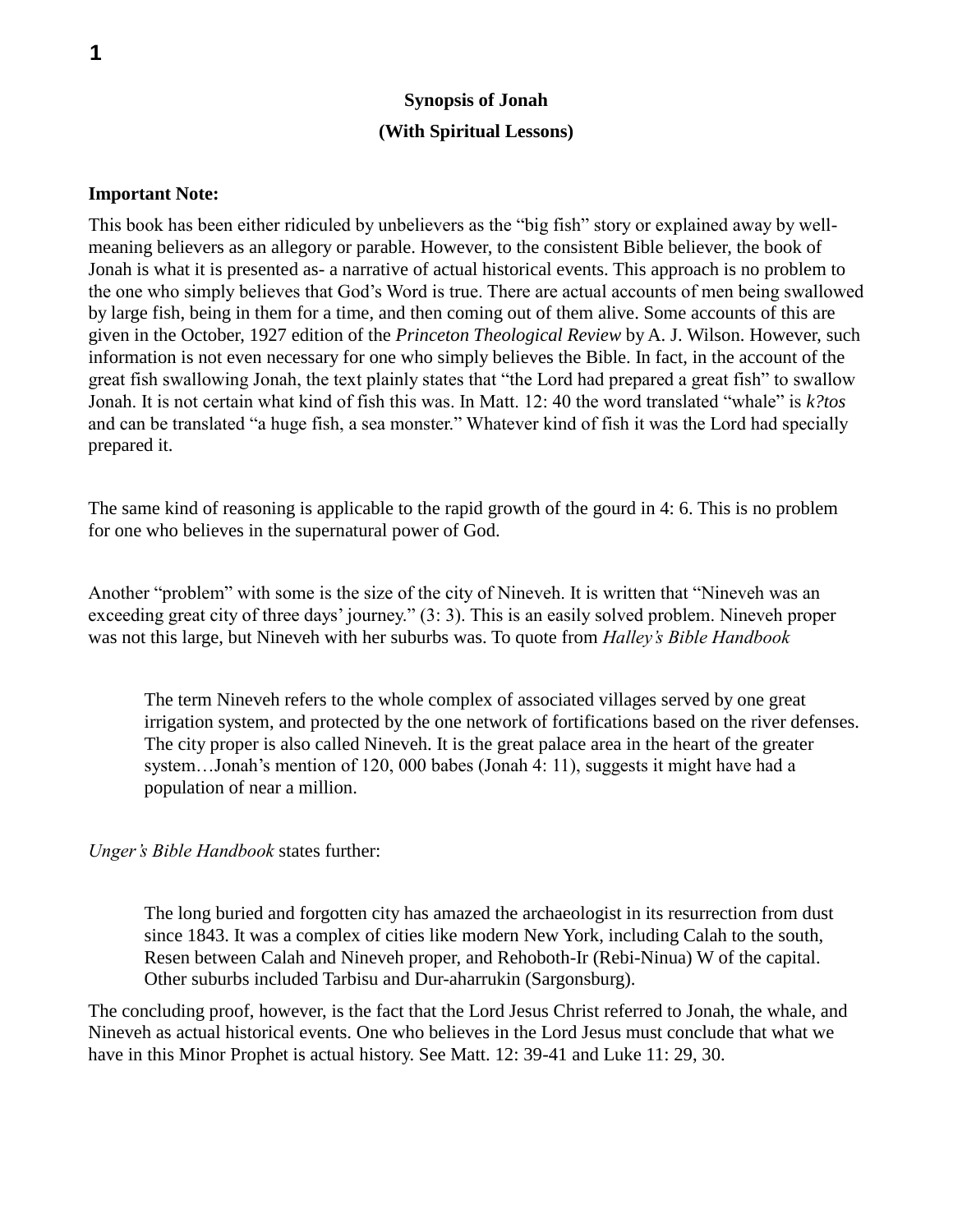#### **Historical Setting**

Nineveh was the capital of the Assyrian Empire, which ruled in the Near East for about 300 years (900- 607 B. C.). She eventually conquered and destroyed the Northern Kingdom of Israel. She was a very cruel empire. She finally fell to the Babylonians. The conquest of Israel was still a long way off when Jonah prophesied. It has been estimated by conservative scholars that this prophecy occurred somewhere between 773 and 755 B. C. As a result of Jonah's prophesying Nineveh repented and God spared her for a time. However, she soon went back to her wicked ways and God destroyed her.

#### **The following outline is taken in modified form from** *Unger's Bible Handbook***.**

Chapter One-Jonah's Call and Disobedience

The divine call and attempted escape- vs. 1-3.

The storm at sea—vs. 4-7.

Jonah's Witness and the Outcome-vs. 8-17.

Chapter Two-Jonah's Prayer and Deliverance

His prayer of thanksgiving-vs. 1-9.

His deliverance-v. 10. .

Chapter Three- Jonah's Renewed Commission

Jonah's Obedience-vs. 1-4

Nineveh Repents-vs. 5-10.

Chapter Four-Jonah's Reaction to the Revival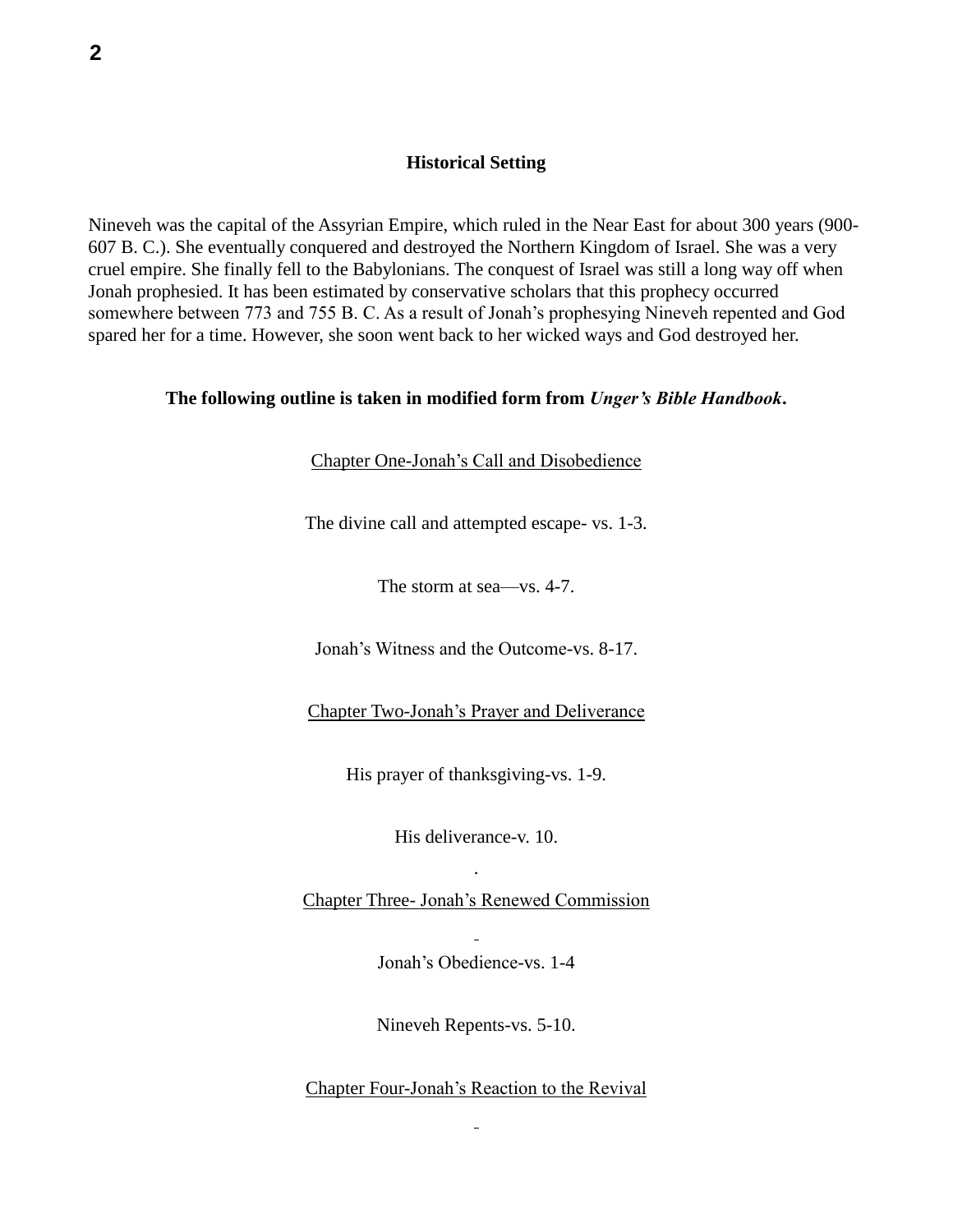Jonah is angered-vs. 1-5.

The Prophet Rebuked-vs. 6-11.

### **Observations and Spiritual Lessons**

1: 2-God knows what is going on in the world- See Gen. 18: 20; Ex. 3: 7; Ps. 9: 17.

1: 2, 3-The Lord told Jonah to go to Nineveh, about 550 miles northeast of Israel. Instead he boarded a ship for Tarshish, which many conservative scholars believe to have been in Spain, which may have been as far as 2, 500 miles in the opposite direction.

Nineveh was located on the east side of the Tigris River directly opposite the modern city of Mosul in northern Iraq. This site has been extensively excavated.

1: 3-Why was Jonah disobedient to God? He reveals why in 4: 2. He did not want God to be merciful to Nineveh.

1: 3-It was foolish of Jonah to think that he could flee from the presence of the Lord. See Ps. 139: 7-10. Adam and Eve thought the same thing-See Gen. 3: 8.

1: 4-The **sovereignty of God** is prominent in this book. Here the Lord sent a great wind. In 1: 17 He prepared a great fish. In 2: 10 the Lord spoke to the fish. In 4: 6 He prepared a gourd. In 4: 7 He prepared a worm. In 4: 8 He prepared a "vehement east wind."

1: 5-Not every calm we have is a righteous calmness. Jonah here was so at peace that he was sleeping in a terrific storm. This is how much he had hardened his conscience toward God.

1: 7-An interesting commentary on this verse in found in Proverbs 16:33, "The lot is cast into the lap; but the whole disposing thereof is of the LORD."

1: 8- Even heathen feel a sense of possible guilt and have a sense of the righteous judgment of God. Even fallen man has some remnant of a conscience. See Acts 28: 4.

1: 9- Jonah admitted who he was and whom he worshipped. When he said Lord he meant Jehovah, who was the covenant God of Israel. He also emphasized the fact that God was the Creator. These sailors all worshipped limited tribal deities.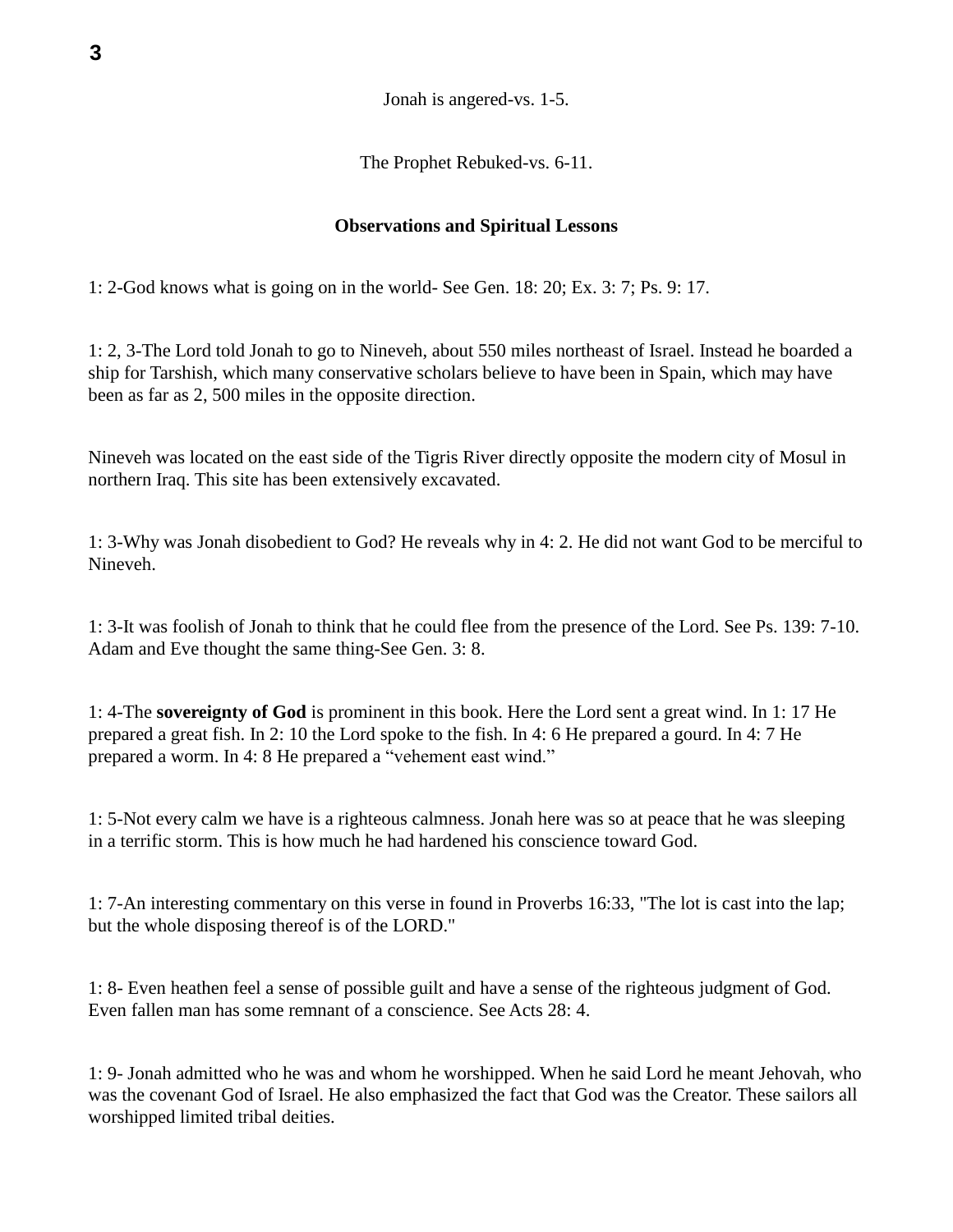1: 10-These men greatly feared probably because they had heard of some of the exploits of the God of the Hebrews. They had probably heard of their deliverance from Egypt, with the plagues and the opening of the Red Sea. They may have also heard of their conquest of Canaan. They were not dealing with a little God.

1: 12-There are differing interpretations of this verse, but I believe it places Jonah in a favorable light as one who realizes he is a recipient of God's displeasure and does not wish to be responsible for the lives of innocent men.

1: 13-The heathen look good here as they do everything they can to save Jonah.

1: 16- These men may have been truly converted. John Gill writes:" If these men were truly converted, as it seems as if they were, they were great gainers by this providence; for though they lost their worldly goods, they found what was infinitely better, God to be their God and portion…"

1: 17-Not only was the preparation of the great fish an example of God's providential control, but also the fact that the fish was in the right place at exactly the right time to keep Jonah from drowning. We must remember that this is the same God Who caused the rooster to crow two times (Mark 14: 30) and Who insured that not a dog would bark the night the Israelites left Egypt (Ex. 11: 7). This is the same God Who caused the fish that had a piece of money in his mouth to be at just the right place, and who took the hook that Peter put into the water, so that he could pay his taxes. (Matt. 17: 27).

2: 1-9-This is a poetic prayer that includes a cry for deliverance (2: 2), a review of the crisis, (2: 3-6), a review of the deliverance (2: 6, 7), and praise for the deliverance (2: 8, 9), [This analysis of the prayer is taken from the *New Geneva Study Bible*].

It is always good to study the prayers of the Bible to get examples of how we can pray. Much of the Bible is an instructive manual on prayer. This is a very good prayer to teach us how to pray when we face great trouble.

This prayer is an example of the **persevering faith** that is the legacy of each child of God. Jonah was in trouble because of his sin. Yet, even though he had defied God, he turned to this same God when he was in trouble. This wonderful truth is described in 1 John 5:4, "For whatsoever is born of God overcometh the world: and this is the victory that overcometh the world, even our faith." Faith causes the child of God to cry out to the Lord even as the woman with the issue of blood (Matt. 9: 20-22) and as the Syrophoenician woman did (Matt. 15: 22-28).

When God's people cry out to Him, He always hears. This is plain from such passages as Ps. 34: 4, 6 and 1 Pet. 3: 12.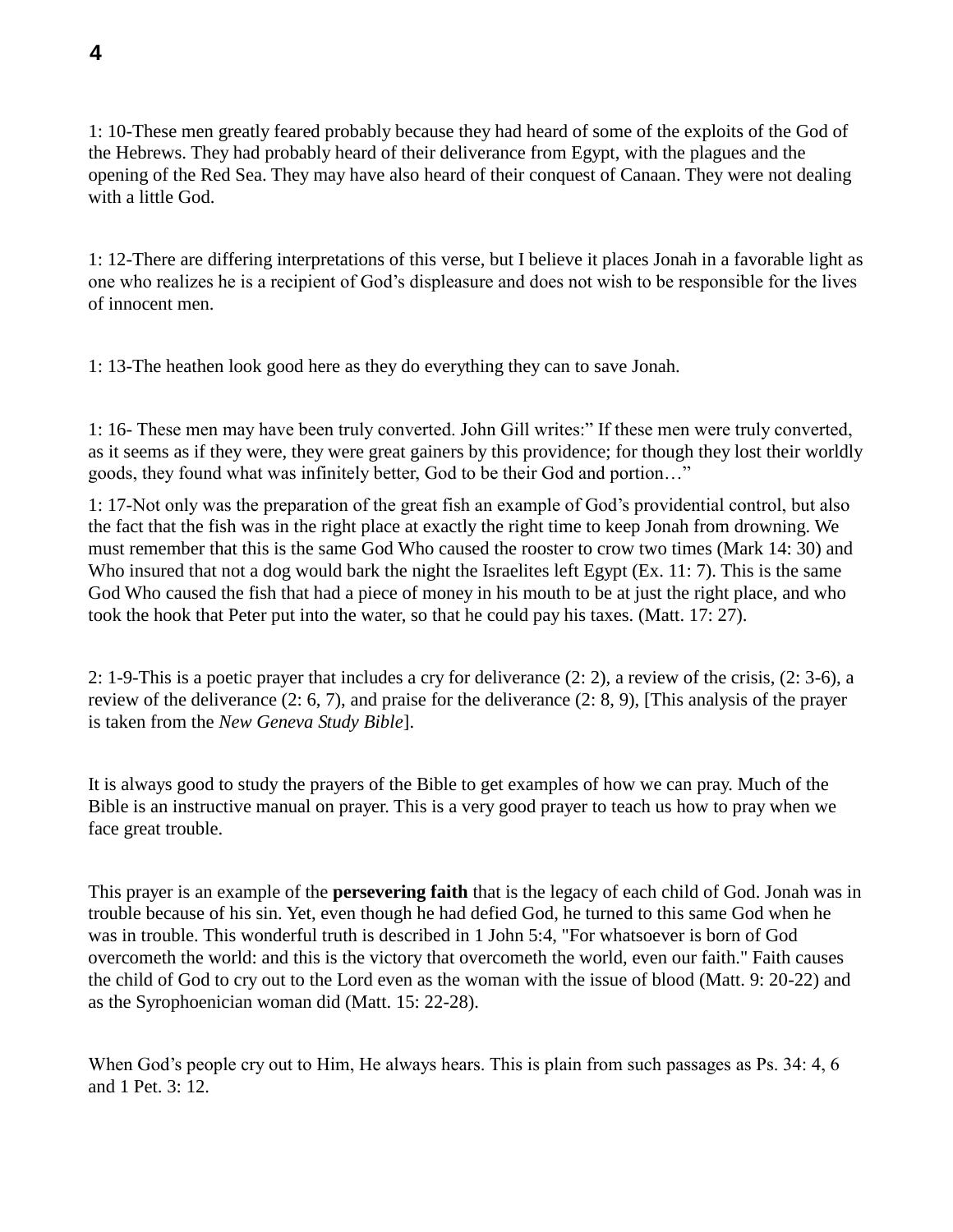2: 9-Jonah uttered a great truth when he said here "salvation is of the Lord." John Gill has a beautiful quote showing the comprehensive nature of the salvation that Jonah was referring to:

There is one letter more in the word rendered "salvation" than usual, which increases the sense; and denotes, that all kind of salvation is of the Lord, temporal, spiritual, and eternal; not only this salvation from the devouring waves of the sea, and from the grave of the fish's belly, was of the Lord; but his deliverance from the terrors of the Lord, and the sense he had of his wrath, and the peace and pardon he now partook of, were from the Lord, as well as eternal salvation in the world to come, and the hope of it. All temporal salvations and deliverances are from the Lord, and to him the glory of them belongs; and his name should be praised on account of them; which Jonah resolved to do for himself: and so is spiritual and eternal salvation…

A. W. Pink shows the great practical value to a child of God of knowing that salvation is of the Lord and is by His grace:

"It is all-important to insist that 'salvation is of the LORD' so that all the glory is ascribed to Him, and so that we may be encouraged to seek grace from Him. For when we are aware of our undeservingness, only the realization of His abundant favor will keep our hearts from sinking."

2: 10-In another demonstration of His sovereignty, He had the whale close to dry land when He commanded him to vomit Jonah.

3: 1-Here we see the beautiful truth that God is the **God of the second chance**. Even after Jonah's flagrant disobedience, the Lord still commissioned him to preach to the Ninevites. We have a similar blessed instance of this in the New Testament when the Lord Jesus charged Peter to feed His sheep, even after Peter's perfidious betrayal. (John 21: 15-17).

3: 2-4-Jonah was obedient to the Lord's commission, and began to go through Nineveh, preaching as he went.

3: 4-John Gill has an interesting comment concerning the forty days of verse four: "…within forty days, or at the end of forty days, as the Targum; not exceeding such a space, which was granted for their repentance, which is implied, though not expressed; and must be understood with this proviso, except it repented, for otherwise why is any time fixed? and why have they warning given them, or the prophet sent to them?" Gill is saying here that the Lord was telling them through Jonah that if they did repent, He would not destroy them.

Pink expresses himself in this matter much as Gill does: "When the prophet announced 'yet forty days and Nineveh shall be overthrown', more was intended than was expressed. He was not there proclaiming God's inexorable fiat, but was sounding an alarm to operate as a means of moral awakening. That 'forty days' opened a door of hope for them, and was tantamount to saying, Upon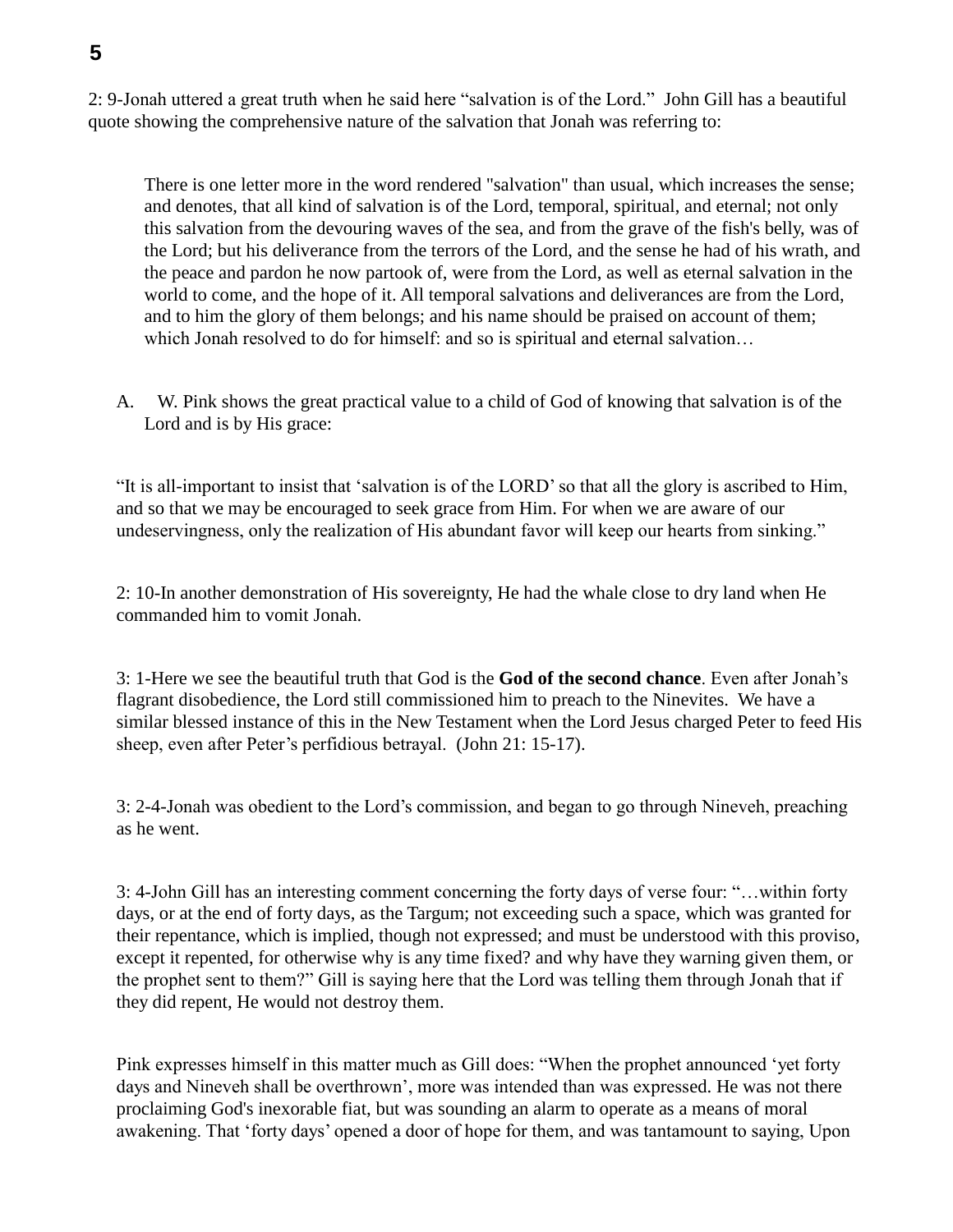genuine repentance and true reformation of conduct, a reprieve will be granted. That is no mere inference of ours, but a fact clearly attested in the immediate sequel."

3: 5-9- The people of Nineveh, including their king, "believed God," fasted, put on sackcloth, and manifested a great sorrow for their sins. Several commentators believe that this was genuine spiritual repentance and that these Ninevites were children of God. If I have read correctly this seems to be the view of Calvin, John Gill, Albert Barnes, and Matthew Henry. However, I do not understand it this way. The entire city, that is, "the people of Nineveh" believed God. It is highly unlikely that every single individual in this pagan nation was a child of God. The people did manifest their repentance by putting on sackcloth, but this was done corporately as commanded by their king. This was a form of National Repentance.

God does honor this kind of repentance. God temporarily spared Israel when the wicked Ahab repented before Him. Ahab was extremely wicked as recorded in 1 Kings 16:30, 33 "And Ahab the son of Omri did evil in the sight of the LORD above all that were before him…And Ahab made a grove; and Ahab did more to provoke the LORD God of Israel to anger than all the kings of Israel that were before him." To all his other sins, the wicked Ahab connived with his evil wife, Jezebel to slay the righteous man, Naboth the Jezreelite. This was so terrible that it is written in 1 Kings 21:25, "But there was none like unto Ahab, which did sell himself to work wickedness in the sight of the LORD, whom Jezebel his wife stirred up." It is obvious that this man was not a child of God.

However, when God sent Elijah to confront him with his sin and to threaten destruction on him and his posterity, Ahab "rent his clothes, and put sackcloth upon his flesh, and fasted, and lay in sackcloth, and went softly." In other words, he did just as the king of Nineveh did when Jonah preached judgment upon Nineveh. Because of this show of humility God said in 1 Kings 21:29, "Seest thou how Ahab humbleth himself before me? because he humbleth himself before me, I will not bring the evil in his days: but in his son's days will I bring the evil upon his house."

It is possible for those who do not know the Lord to have a certain kind of respect and fear of God. This is plainly taught in James 2:19, "Thou believest that there is one God; thou doest well: the devils also believe, and tremble."

The traitor, Judas, repented, but this was obviously not what we would call true, evangelical repentance. "Then Judas, which had betrayed him, when he saw that he was condemned, repented himself, and brought again the thirty pieces of silver to the chief priests and elders..." (Matthew 27:3).

For all the above reasons, I do not believe that the repentance of Nineveh was the repentance that God gives His children in regeneration. This is an example of National Repentance. It averted God's judgment from Nineveh. How wonderful it would be in our beloved USA if our leaders and the people in general would turn to God in National Repentance!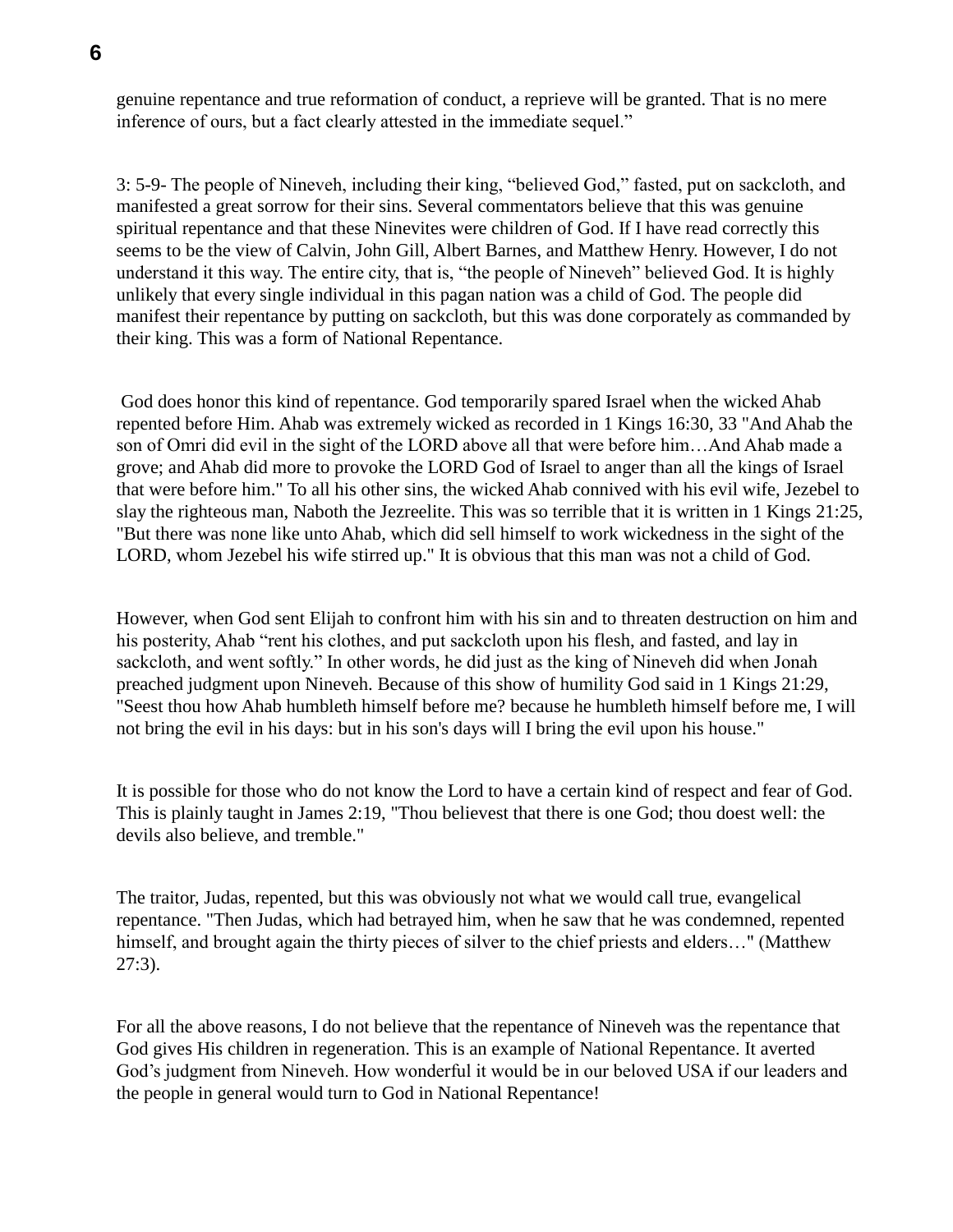#### **God "Repenting"**

3: 10- In this verse we come across the very interesting expression that "God repented of the evil that he had said that he would do unto them." This expression has engaged the attention of Bible readers for many generations. The skeptics use this as an example of another alleged contradiction in the Scriptures. The Bible believer knows this is not so, but he desires to know how best to "rightly divide the word of truth." (2 Tim. 2: 15). There are some very reasonable and satisfactory explanations of this verse and of the subject of God's "repenting," however, it will be good to hear first from James Montgomery Boice in his *Commentary on the Minor Prophets*:

To begin with, this is clearly a case of employing human language to describe that which is ultimately beyond human language. God is always beyond our understanding. Consequently, we should not be surprised when phrases like this tend to confuse us. We should balance them with other statements—like that of Balaam, who said, "God is not a man, that he should lie, nor a son of man, that he should change his mind. Does he speak and then not act? Does he promise and not fulfill?" (Num. 23: 19). If we must choose between *apparent contradictions* [emphasis, mine], we must side with the truth that God is not changeable and that he does not deal falsely in the revelation of himself to us.

C. H. Cayce, in his *Editorial Writings*, makes a similar appropriate statement:

We would say, first, that the Scriptures do not contradict themselves. If we place a construction upon any portion of Scripture which would make that portion contradict another, it is necessarily true that the construction is wrong. This being true, it follows that any construction placed upon this text that would contradict any plain statement in the Scriptures would necessarily be wrong.

There are, indeed, many plain statements from the Scriptures which teach that God is immutable, that is, that He does not change. One of these is in Malachi 3:6, "For I am the LORD, I change not; therefore ye sons of Jacob are not consumed." As Cayce wrote:

Here we are positively told that the Lord changes not. If the Lord ever changes, then this statement is not true. But the statement is true, and the Lord does not change. If He did change, then the sons of Jacob would be consumed. The sons of Jacob are all the heirs of promise. "The Lord's portion is His people; Jacob is the lot of His inheritance…" (Deut. 32: 9). Jacob was a representative character, hence the heirs of promise are called the sons of Jacob. Not one of them will ever be consumed, because the Lord does not change.

Another Scripture which plainly teaches that God does not change is James 1:17, "Every good gift and every perfect gift is from above, and cometh down from the Father of lights, with whom is no variableness, neither shadow of turning." For a Bible believer this does not contradict Jonah 3: 10.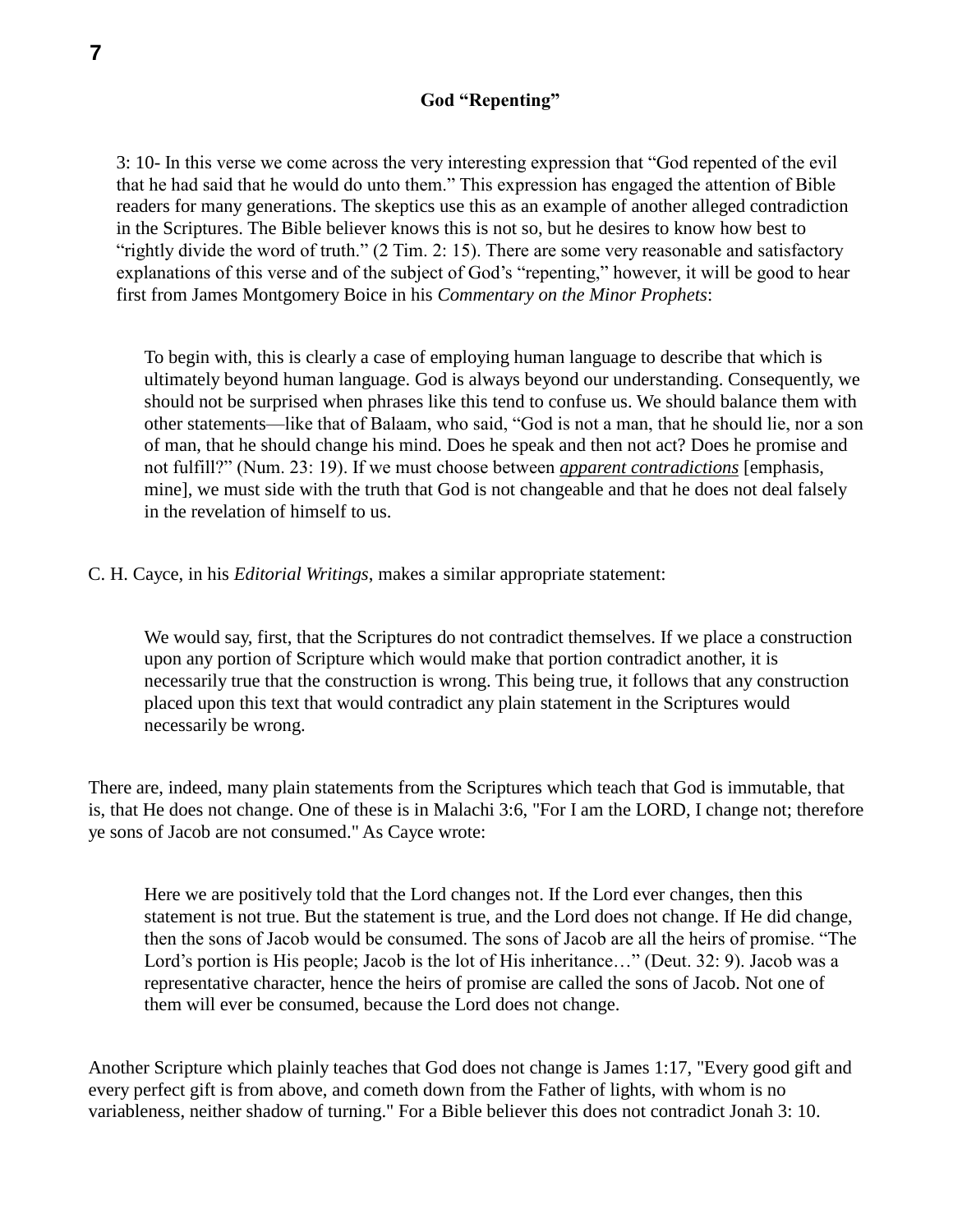Another very plain Scripture which emphatically teaches that God does not repent in the sense of real change was alluded to above by Boice. It is Numbers 23:19, "God is not a man, that he should lie; neither the son of man, that he should repent: hath he said, and shall he not do it? or hath he spoken, and shall he not make it good?" For a Bible believer this does not contradict Jonah 3: 10.

If the Bible does not contradict itself, then, what is the explanation for Jonah 3: 10 and other similar expressions in the Bible? Sometimes we have expressions in the Scriptures which, when they refer to God, are called anthropomorphisms or anthropopathisms. An anthropomorphism attributes human shapes or human characteristics to God. God, absolutely considered, is a Spirit (John 4:24). A spirit has no body, yet we read of God's hands (Is. 1: 15; 19: 25; 45: 12) and eyes (Ps. 11: 4; 34: 15). The Lord, in giving us the Bible, expresses Himself to us in ways that we can comprehend.

An anthropopathism attributes human feelings, emotions, and passions to God. God does not repent in the same way that a man repents. A man repents when he has done something wrong or when he changes his mind or something he has done. If God did this He would not be immutable, and we have seen that the Scriptures plainly state that immutability is an attribute of God.

Concerning this kind of language in the Bible Charles Hodge writes: "Those passages of Scripture in which God is said to repent, are to be interpreted on the same principle as those in which He is said to ride upon the wings of the wind, or walk through the earth."

John Gill explains it this way when he is referring to Jonah 3: 10: "…this is spoken after the manner of men…is to be understood, not of any such affection in God as repentance; but of an effect done by him, which carries a show of repentance, or resembles what is done by men when they repent…here was a change, not of his mind or will concerning them, but of his outward dispensations towards them…"

By putting together the passages which teach God's immutability with the ones that speak of His repenting we must necessarily come to the conclusion that repentance with God is not what it is with man. Repentance, in the sense that it exists in man, can no more exist in God than can ignorance, error, or impotence.

Having looked at these preliminary principles, let us look at the specific case of Jonah and Nineveh. We have already gotten a hint on what God was doing from some remarks of John Gill and A. W. Pink. These men point out that when God told the Ninevites that He would destroy them in forty days, He was implying that He would not destroy them if they repented of their wicked ways. If this were not so, why did He send Jonah to preach to them? If God were intent on unconditionally destroying Nineveh, He would have just done so without sending them a warning. Robert Reymond is in agreement with this assessment as shown by the following quotation from his *A New Theology of the Christian Faith*:

A case in point is his dealing with Nineveh through the preaching of Jonah. While the message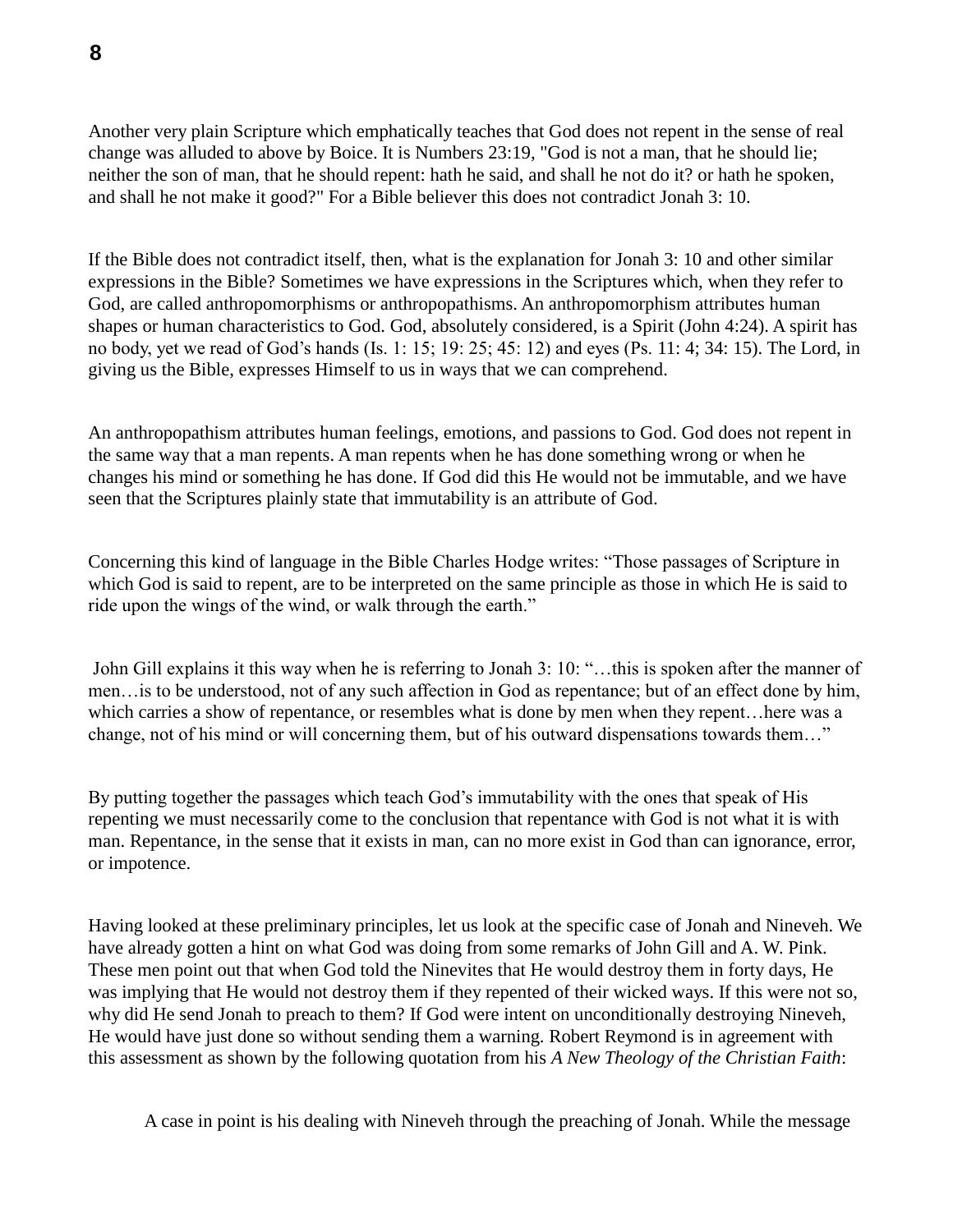he instructed Jonah to proclaim to Nineveh appears to be unconditionally absolute in its declaration of judgment, the fact that the judgment was not to fall for forty days implies that if during that period of time Nineveh repented of its evil, the "promised" judgment would be withheld. In other words, the full import of Jonah's message was: "You have forty days to repent. If you do not, Nineveh will be destroyed. If you do, God will not afflict you with his threatened judgment."

This is not the only time God revealed His operations in similar cases. It is plain to see that when God threatened people as He did the people of Nineveh in this way, He wished to arouse some to repentance that they might escape the judgment which their sins deserved. For example, He did this in the case of Abimelech who was on the verge of taking Sarah to be one of his wives. We read in Genesis 20:3, "But God came to Abimelech in a dream by night, and said to him, Behold, thou art but a dead man, for the woman which thou hast taken; for she is a man's wife." God told Abimelech that he was a dead man. Did God absolutely mean that or were some conditions implied? Obviously there were some implied conditions because when Abimlech pleaded with Him and protested that he had done this only because he had been deceived, God told him in Genesis 20:7, "Now therefore restore the man his wife; for he is a prophet, and he shall pray for thee, and thou shalt live: and if thou restore her not, know thou that thou shalt surely die, thou, and all that are thine." God had in His unchangeable mind all along that Abimelech would not die if He repented, but He did not state this at the first when He called Abimelech a dead man.

God has made it plain in several passages how He deals with people. He spoke by His prophet in Jeremiah 18:8-10, "If that nation, against whom I have pronounced, turn from their evil, I will repent of the evil that I thought to do unto them. And at what instant I shall speak concerning a nation, and concerning a kingdom, to build and to plant it; If it do evil in my sight, that it obey not my voice, then I will repent of the good, wherewith I said I would benefit them."

This is exactly how God dealt with Nineveh. The change here was not on the part of God, it was on the part of the ones doing the repenting. God's purpose is unchangeable. It has been pointed out that if an individual were riding a bicycle against a strong wind, the wind would be against him. If he turned around the wind would be at his back helping him. It might appear as if the wind had changed, but it would have been blowing just as before. The change came in the bicycle rider.

Another example is that of Hezekiah. It is recorded in 2 Kings 20:1, "In those days was Hezekiah sick unto death. And the prophet Isaiah the son of Amoz came to him, and said unto him, Thus saith the LORD, Set thine house in order; for thou shalt die, and not live." This looks like an absolute statement but God did not intend it that way. Hezekiah called out to God with weeping. Almost immediately the prophet returned to Hezekiah with the word from the Lord that He had heard the king's prayers, had seen his tears and would add fifteen years to his life.

This should be a very encouraging incentive for each of us to immediately repent when we have become aware that we have displeased God. God has revealed Himself that He is pleased with repentance. We should repent with all our might, being encouraged by such Scriptures as Joel 2:12-14,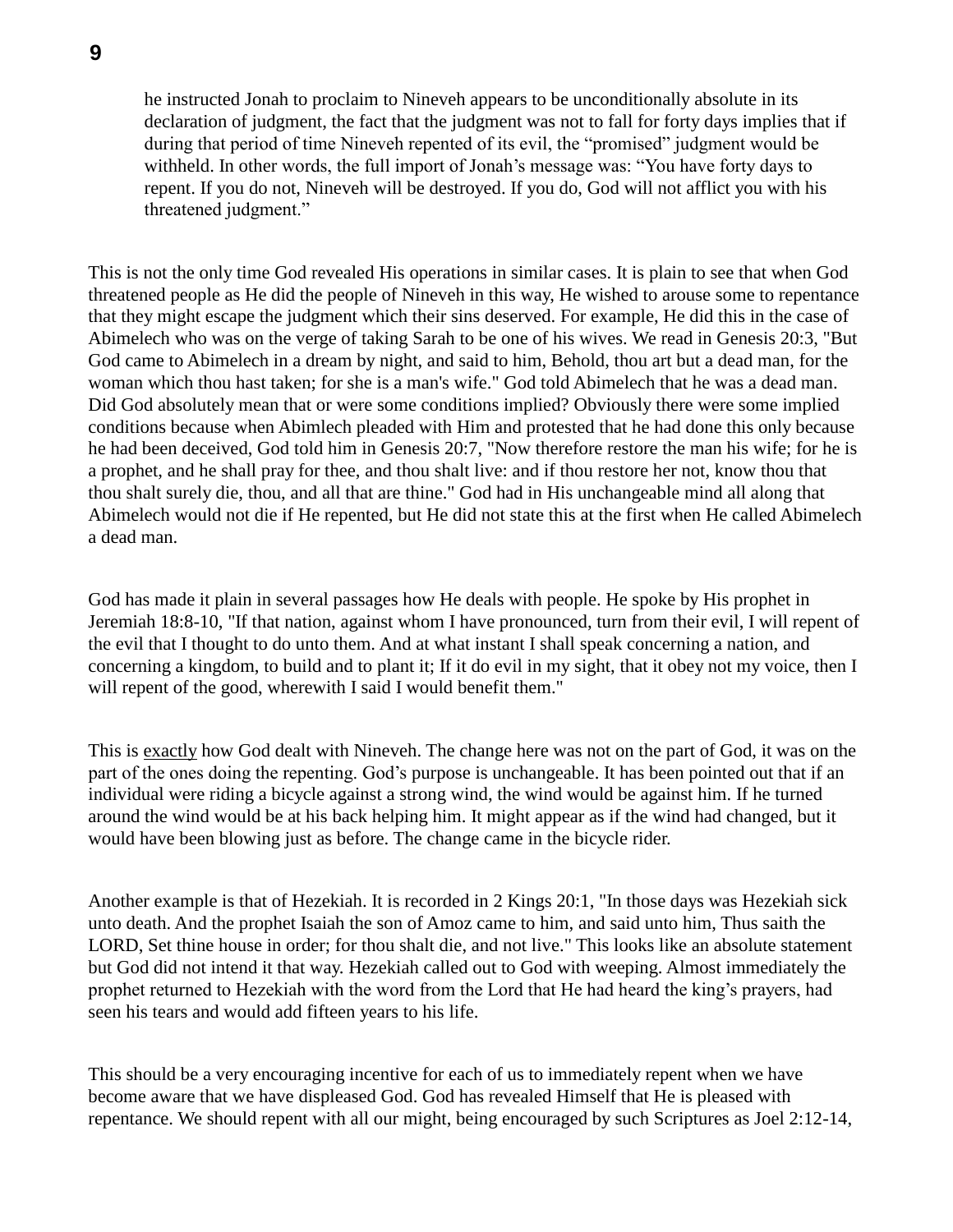# **10**

"Therefore also now, saith the LORD, turn ye even to me with all your heart, and with fasting, and with weeping, and with mourning: And rend your heart, and not your garments, and turn unto the LORD your God: for he is gracious and merciful, slow to anger, and of great kindness, and repenteth him of the evil. Who knoweth if he will return and repent, and leave a blessing behind him; even a meat offering and a drink offering unto the LORD your God?"

R. A. Torrey makes some good observations regarding this matter. He makes the point that a railway station remains stationary, relative to a train that moves on the track in front of the station. To a person on the train it might appear that the station is moving, but it is really the train that is moving. Torrey makes these remarks:

So it is with God's attitude toward man. If God remains unchangeable in His character, His purpose and His position, then as man moves from sin to righteousness, God's attitude relative to that man must change. The very fact that God does not repent (change His mind), that He remains always the same in His attitude toward sin, makes it necessary that God should repent in His conduct (change his dealings) with men as they turn from sin to righteousness.

To sum up what we have looked at we must make several observations. The Bible does not contradict itself. To us who are believers, if there seems to be a contradiction, we know that we have not yet arrived at a proper understanding of what is being taught. Because of many plain Scriptures that teach the essential immutability of God, we know that God does not repent as a man repents. What the Scripture calls repentance in God is not what we understand by the ordinary meaning of the word. God does speak to us in anthropomorphisms and anthropopathisms. By comparing Scripture with Scripture and with the aid of the Holy Spirit we can often come to the meaning of a difficult text. We can give some illustrations that may throw some light on the subject. However, in the final analysis the Scriptures themselves, which are infallibly inspired, are our final and only rule of faith and practice.

4: 1-3-Here, we see something very remarkable, both on the part of Jonah, and on the part of God. Jonah's attitude and conduct toward God is abominable. God's mercy towards him, on the other hand, is almost incomprehensible. From this we should learn two important lessons: we should realize how prone to sin we are and to keep a close watch on ourselves; we should also have great hope in the mercy of God and flee to Him realizing the merciful nature of His character.

The last thing we read in chapter 3 is that God did not carry out His threatened destruction of Nineveh. Then we read in Jonah 4:1, "But it displeased Jonah exceedingly, and he was very angry." This is truly remarkable. What this amounts to is that Jonah was very mad at God! Some people say that it is okay to get mad at God, but that is not Biblical. It is true that sometimes God's children do become displeased with God or with something that He is doing in their lives, but that does not make it right. If and when we realize this is happening to us, we should immediately seek repentance. We should honestly tell God how we feel, tell Him we are sorry, and ask Him to help us to overcome our attitude. A good prayer along this line is in Psalms 51:10 "Create in me a clean heart, O God; and renew a right spirit within me." If we are having trouble repenting of our attitude, God has a very appropriate prayer for us in Jeremiah 31:18-19, "I have surely heard Ephraim bemoaning himself thus; Thou hast chastised me, and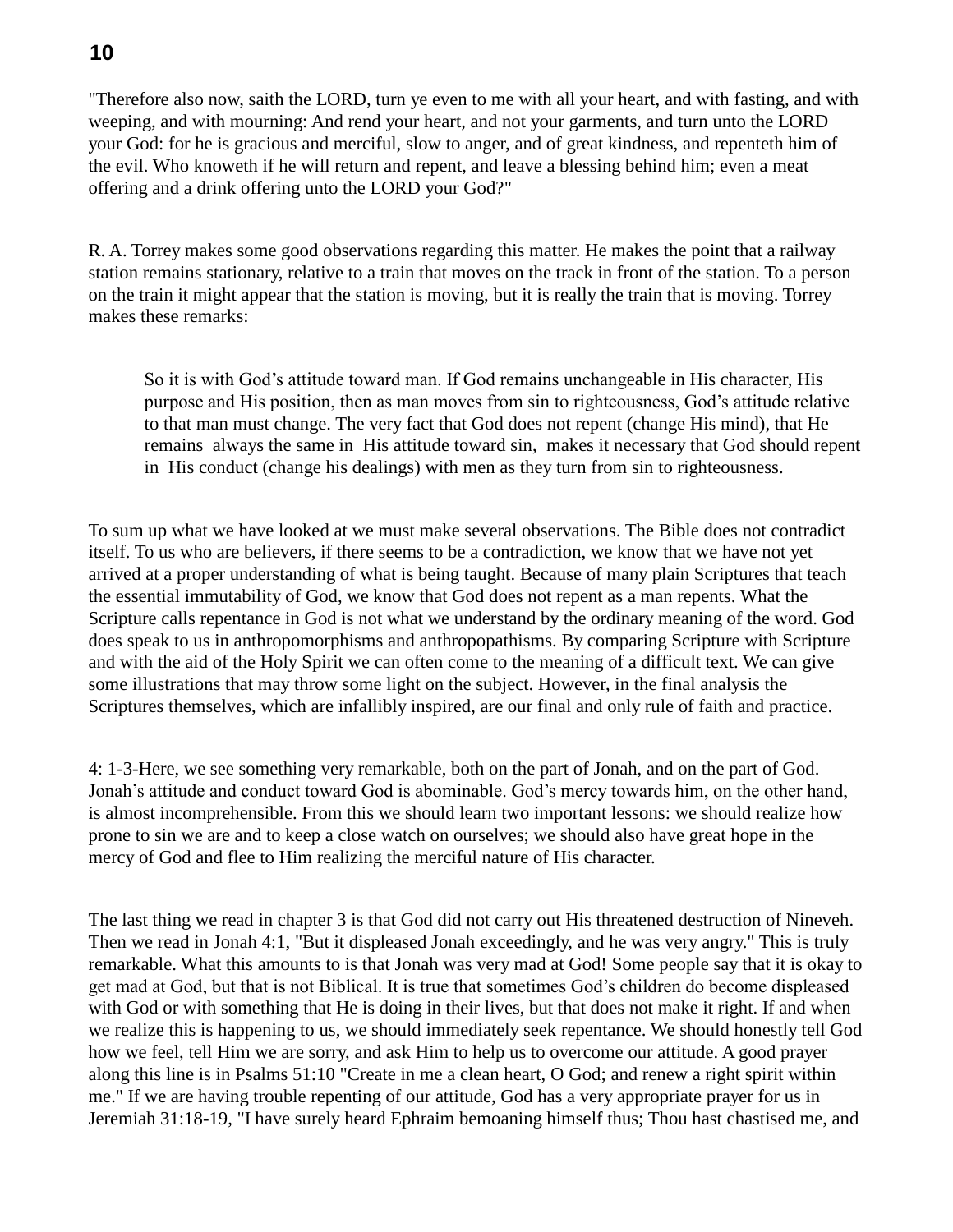## **11**

I was chastised, as a bullock unaccustomed to the yoke: turn thou me, and I shall be turned; for thou art the LORD my God. Surely after that I was turned, I repented…"

The other stated lesson we should learn here is that God is incredibly merciful. God had been so merciful to Jonah in saving him from the sea and in giving him a second opportunity to carry out his mission. God had blessed that mission to be extremely successful. Now Jonah is mad at God and even speaks to Him disrespectfully, yet God is still patient with Him! This should not tempt us to try to take advantage of God's mercy, but it should encourage us to go to Him in prayer even when we realize that our attitude is terrible.

Jonah told the Lord that the reason he had rebelled in the first place was because he was fearful that He would have mercy on Nineveh. The Assyrians were enemies to God's people and Jonah did not want God to have mercy on them. He was pitting his desires against the plan of God. This was the very opposite of the example our Saviour set for us in Luke 22:42, "Saying, Father, if thou be willing, remove this cup from me: nevertheless not my will, but thine, be done." Jonah was not reconciled to the will of God. There is a danger for us to get this way when life does not turn out the way we think it should. It is easy to say we are in tune with God's will when things are pleasant in our lives, but when immense difficulties come we engage in spiritual struggles. The entire book of Job is a chronicle of such a struggle.

In verse three Jonah asked God to take his life from him. He was so mad and so disappointed that he did not want to live any longer. Jonah is not the only one of God's children to feel that way. God had also blessed Elijah to have a great spiritual success in the destruction of the priests of Baal. However, when Jezebel threatened him, he grew very despondent. How he responded is recorded in 1 Kings 19:4, "But he himself went a day's journey into the wilderness, and came and sat down under a juniper tree: and he requested for himself that he might die; and said, It is enough; now, O LORD, take away my life; for I am not better than my fathers." Later, with the enabling of the Lord, he performed some more valuable prophetic work. Solomon, for other reasons, had a desire to die. He said in Ecclesiastes 2:17, "Therefore I hated life; because the work that is wrought under the sun is grievous unto me: for all is vanity and vexation of spirit."

This needs to be a warning to us. Sometimes, when we do not like the way some things are going in our lives, Satan comes to us and tells us that life is not worth living. He is the great liar, of course. Life is a precious gift and we should treasure it and live it to the fullest in the service of our Lord as long as we have breath in our bodies. To have this attitude we should habitually cultivate a close walk with our Lord so that we will have the proper perspective even in difficult times. The proper attitude is articulated in Psalms 34:12-14, "What man is he that desireth life, and loveth many days, that he may see good? Keep thy tongue from evil, and thy lips from speaking guile. Depart from evil, and do good; seek peace, and pursue it."

The Bible makes plain that God gives life and gives meaning to it, while Satan tries to kill and destroy. The following Scriptures emphasize these principles: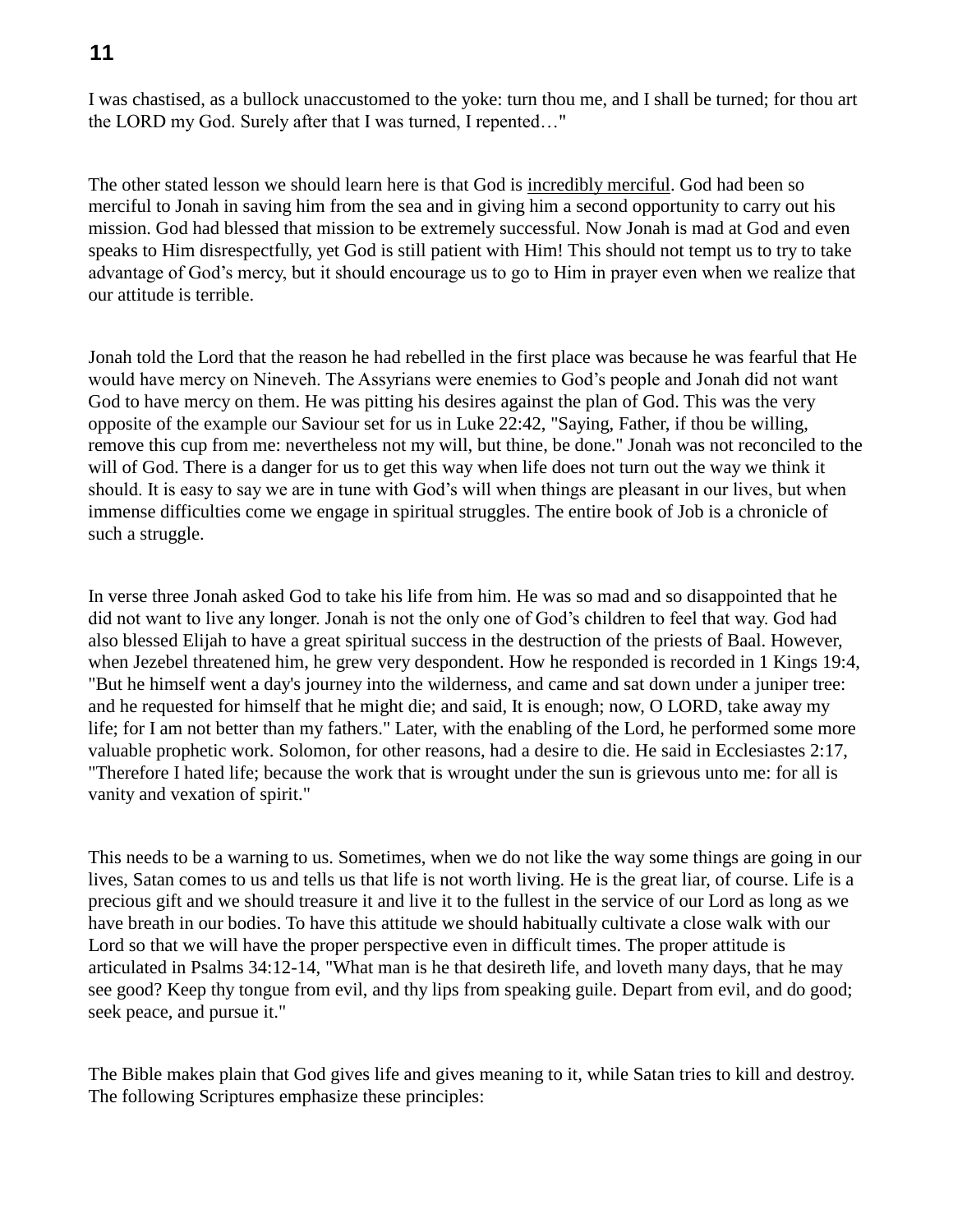## **12**

Proverbs 8:36, "But he that sinneth against me wrongeth his own soul: all they that hate me love death."

Proverbs 11:19, "As righteousness tendeth to life: so he that pursueth evil pursueth it to his own death."

Proverbs 19:23, "The fear of the LORD tendeth to life: and he that hath it shall abide satisfied; he shall not be visited with evil."

4: 4- God asked Jonah if he were doing right to be angry. This would have been a good time for Jonah to seek repentance. When God asks us probing questions, we need to examine ourselves and attempt to get in fellowship with Him. Evidently Jonah did not exploit this opportunity to repent of his attitude.

4: 5- Evidently Jonah still hoped that God was going to destroy Nineveh so he went outside the city and prepared a place from which to watch the "fireworks." It is amazing that Jonah was not merciful to the Ninevites, seeing what great mercy God had shown to him. Jonah was acting here much like the elder brother in the story of the Prodigal Son (Luke 15: 11-32). The father had mercy on the repentant son and the elder brother was angry about it. In fact, when the father tried to get him to join the celebration, we read in Luke 15:28, "And he was angry, and would not go in: therefore came his father out, and intreated him." We must ever keep in remembrance what mercy God has shown to us if we have the proper attitude toward others.

4: 6-8-These are very interesting verses. We see here the amazing sovereignty of God in details. He "prepared" a gourd; He "prepared" a worm; and He "prepared" a "vehement east wind." In doing all this God was teaching Jonah a profound lesson. First, He had mercy on Jonah and shielded him from the fierce heat of the sun. We have heard reports of how hot that sun is from our troops that are in Iraq. When God did this Jonah was "exceeding glad." Then God prepared the worm to destroy the shade and Jonah wanted to die again.

4: 9- I know that I have called several of these verses "amazing" but this one is certainly one to a high degree! God asked Jonah another probing question; He asked him if it was well for Jonah to be angry because of the removal of the gourd. The way Jonah answered God can only be described as giving Him an insolent, "smart-mouth" answer. Instead of destroying or severely disciplining Jonah, however, God used the occasion to teach him a lesson.

4: 10, 11-God told Jonah that he had had pity on the gourd and yet had not had pity on Nineveh. Then God said some interesting things about Nineveh. He said that were more than 120, 000 people there who were infants or very small children ("cannot discern between their right hand and their left"). These were what we would usually call innocent in the common meaning of that term. They had not had time to have done any evil to Israel, yet Jonah did not want God to have mercy on them. We need to remember this when sin affects us and there may be children involved through no fault of their own.

Interestingly, God even mentioned the animals in Nineveh. He mentioned "much cattle." It is not